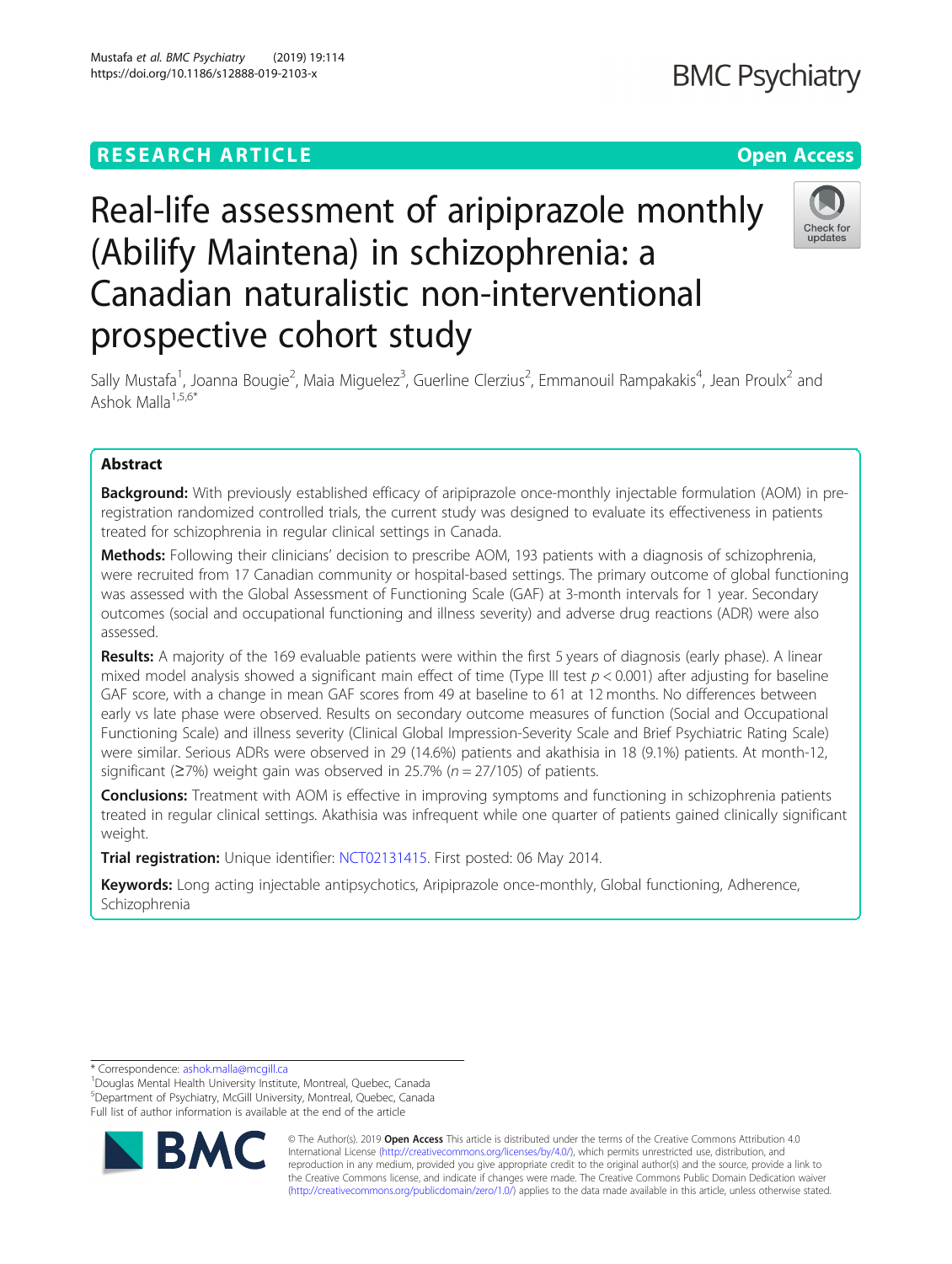# Background

Antipsychotic therapy is a cornerstone of treatment of patients with schizophrenia. However for a durable symptomatic remission, adequate antipsychotic medication is combined with evidence based psychosocial interventions [\[1](#page-8-0)]. Long periods of remission are almost necessary for a good functional outcome [\[2](#page-8-0)]. Relapse, which interrupts periods of remission, has serious consequences for the patient and the healthcare system [[3,](#page-8-0) [4](#page-8-0)]. Relapse is predicted strongly by non-adherence to medication, substance abuse, poor pre-morbid adjustment and stress, especially in the early phase of the illness [\[5](#page-8-0)]. There is mounting recent evidence that long acting injectable (LAI) antipsychotics improve adherence primarily through more accurate monitoring at all stages of illness, including the "critical phase" of the first 2 to 5 years  $[6-10]$  $[6-10]$  $[6-10]$  $[6-10]$ .

Despite the empirical evidence, which comes largely from population based and mirror-image studies, and clinical rationale supporting the benefits of LAIs in patients with schizophrenia, their use remains limited in routine clinical practice [\[11](#page-8-0)]. The use of LAIs is reported to have declined significantly after the introduction of second generation antipsychotic (SGA) medications in the 1990s [[12](#page-8-0)]. This may have resulted from an assumption of better side effect profile of SGAs, especially extra-pyramidal side effects, being able to improve adherence.

The benefits of more consistent treatment and prevention of relapse is particularly crucial for the early phase of illness, when the potential for improved clinical outcomes is greater. It has been proposed that clinicians may be reluctant to recommend LAIs to patients with schizophrenia and related psychotic disorders as a clear choice of mode of receiving antipsychotic medications, especially early in the course of treatment [[11,](#page-8-0) [13\]](#page-8-0). A recent survey of Canadian psychiatrists showed that, while there is considerable variation in the use of LAIs across Canada, the majority continue to use oral antipsychotics and that physicians may have had relatively limited experience with LAIs [[13](#page-8-0)]. Barriers to using LAIs are different when examined from patient vs physician perspectives [[11\]](#page-8-0) and there is indeed inconsistency between reasons offered by patients [[14\]](#page-8-0) and those offered by physicians [\[13\]](#page-8-0).

There are three second-generation LAI formulations currently available in Canada that are indicated for treatment of schizophrenia (risperidone, paliperidone, and aripiprazole). Aripiprazole is the first and only dopamine (D2) partial agonist to be developed as a LAI formulation, Aripiprazole once-monthly (AOM) [[15](#page-8-0)–[17](#page-8-0)]. AOM is indicated in Canada for the treatment of schizophrenia in adult patients, based on a pivotal randomized, double-blind, placebo-controlled trial of acutely relapsed adult patients as well as a mirror-image study that compared psychiatric hospitalisation rates before and after switching to AOM  $[18, 19]$  $[18, 19]$  $[18, 19]$ . In addition, the efficacy of AOM in the treatment of patients with schizophrenia was established, in part, on the basis of efficacy data from trials with the oral formulation of aripiprazole [\[20](#page-8-0)].

A recent randomized controlled trial (RCT), QUAL-IFY (QUAlity of LIfe with AbiliFY Maintena), a multinational, open-label, 28-week, head-to-head study comparing AOM 400 mg to paliperidone palmitate (50– 234 mg) found greater improvements in quality of life (Quality of Life Scale), disease severity (Clinical Global Impression — Severity [CGI-S]) and relative effectiveness (Investigator's Assessment Questionnaire) in addition to better tolerability for AOM [[21\]](#page-8-0). In a post-hoc analysis these results were observed to be particularly pronounced for younger patients of 35 years of age or less [[21\]](#page-8-0). During an open-label 24-week extension of the QUALIFY study, effectiveness was maintained with small but continued improvements in quality of life and disease severity score vs paliperidone palmitate [\[22](#page-8-0)]. In a systematic review and indirect meta-analysis of relative efficacy and tolerability of AOM vs paliperidone palmitate in short-term RCTs, the results suggested relative advantages for AOM over paliperidone palmitate in the short-term treatment of schizophrenia. The authors adopted an indirect treatment comparison approach to overcome the lack of studies directly comparing the two treatments [[23\]](#page-8-0).

While the approval of a new medication is based on pivotal RCTs, results of such studies are not fully adequate in determining its true effectiveness in day to day use in clinical settings where the clinicians do not select patients based on strict inclusion criteria, established a-priori. Therefore, it is important to establish effectiveness and feasibility of using new medications such as AOM on a clinical population in routine practice that includes most, if not all, patients in need of treatment, including those with co-morbidities such as substance abuse. Furthermore, for most patients with a diagnosis of schizophrenia treated in regular clinical practice any treatment offered is often life-long, unlike RCTs.

Non-interventional post-approval clinical studies are the primary source of valid information about real-life effectiveness and safety of targeted patient populations and provide data that is more generalized to real-life. Real-Life Assessment of Abilify Maintena (ReLiAM) in schizophrenia is a naturalistic, non-interventional prospective cohort study to assess the effectiveness of AOM for patients treated for schizophrenia in regular clinical settings in Canada.

The primary objective was to assess the impact of treatment with AOM over a period of 12 months on the global functional status of patients with schizophrenia,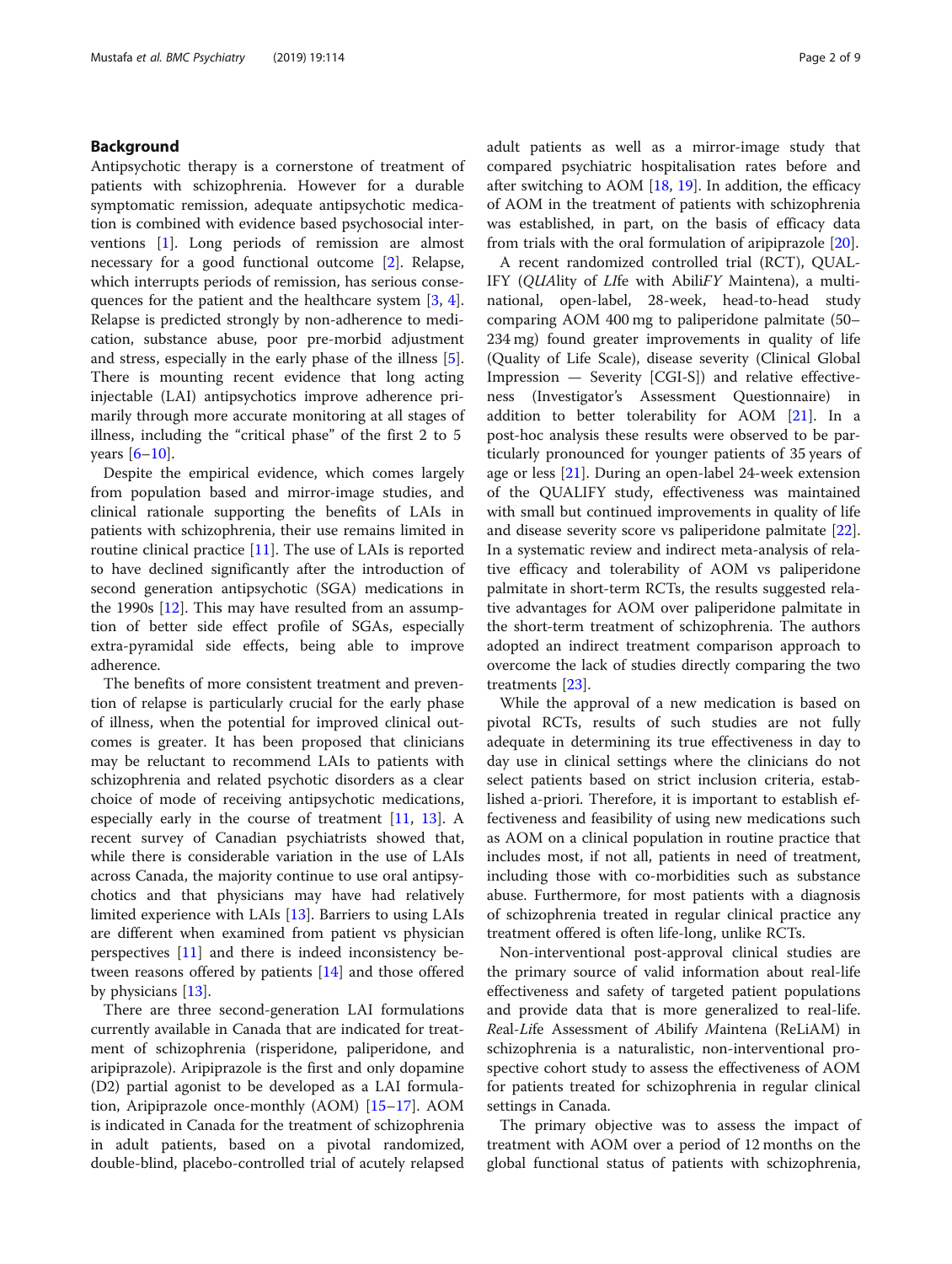as measured by the Global Assessment of Functioning. While there were several secondary objectives, here we report results on only a select number of these that are clinically relevant.

# Methods

# Design

This was a non-interventional, Canadian, prospective cohort, multi-site study in patients treated with AOM for schizophrenia for up to 24 months. Study assessments took place during the patient's regular assessments or injection visits that were part of routine care. However, a schedule of 9 visits (baseline and months 3, 6, 9, 12, 15, 18, 21 and 24) was recommended. The study was originally designed to assess outcome at the end of 2 years. However, it was terminated before all patients completed the 2 years, following the positive results from the pre-planned interim analyses, which was to be conducted after at least 50% of the initially planned number of patients had completed the 12-month assessment. This decision was made by the study sponsor in consultation with the investigators. The one-year results for the entire population are reported herein.

#### Population

Patients were recruited from 17 Canadian community or hospital-based clinical settings, selected as a representative sample of clinical environment for practice of Canadian psychiatrists who treat patients with schizophrenia spectrum disorders. One hundred and ninety-three patients were enrolled based on the following criteria:

• Inclusion criteria: Patients diagnosed with schizophrenia; at least mildly ill (CGI-S score of  $\geq 3$ ), age 18 years (19 for patients from British Columbia) or older, fluent in English and/or French, able to provide informed consent and the treating psychiatrist had decided, prior to and independently of enrolment in the study, to prescribe AOM for treatment.

• Exclusion Criteria: The patient did not comprehend the informed consent, had contraindications to the use of AOM as specified in the Canadian Product Monograph, had previously received one or more doses of AOM, presented a significant suicidal risk as judged by the investigator, or was a pregnant or lactating female.

All patients signed an informed consent before any study related procedures were performed. Each site obtained ethics approval from their local institutional ethics board.

# Assessments and measures

Demographics such as age, gender, race, and clinical characteristics such as, body weight (kg), and treatment doses of AOM were recorded. Percentage medication adherence was calculated as the number of total

injections divided by times of exposure to treatment in months  $\times$  100.

The primary outcome measure was the score on Global Assessment of Functioning Scale (GAF) which evaluates psychological, social and occupational functioning in addition to symptoms [\[24](#page-8-0)]. The Social and Occupational Functioning Scale (SOFAS) [\[25](#page-8-0)] is derived from GAF and evaluates the patient's level of social and occupational functioning independent of the severity of the patient's psychological symptoms and was used as a secondary outcome measure in this study. Scores for both GAF and SOFAS range from 0 to 100, where a high score represents superior functioning and a low score represents poor functioning. The Clinical Global Impression-Severity Scale (CGI-S) [\[26\]](#page-8-0) provides an aggregate score for clinical severity based on the clinician's knowledge of the patient and scores range from 1 (Normal, not at all ill) to 7 (Among the most extremely ill patients). The Brief Psychiatric Rating Scale (BPRS) [\[27](#page-8-0)], (18 items, each scoring from 1 (not present) to 7 (extremely severe), with a possible total score in the range of 18–126), was used to assess more detailed psychopathology and its severity.

Remission was defined as a score of 3 or less on the following BPRS items for at least 6 months i.e. 3 consecutive visits (that was extended to 4 consecutive visits from the original 3 if one of the scheduled visit was missing): grandiosity, suspiciousness, unusual thought content, hallucinatory behavior, conceptual disorder, mannerisms, and blunted affect [\[28](#page-8-0)].

Relapse was assessed for patients who had achieved remission at some point (including baseline). Patients (following remission) were defined to be in relapse if they experienced (a) worsening of psychiatric symptoms that led to their hospitalization or withdrawal from study, or; (b) an increase equal to or greater than 1 point in the CGI-S compared to the last available measurement that resulted in a score  $\geq 4$ .

Both serious adverse drug reactions (ADR) such as suicidality as well as non-serious ADR such as mild nausea were recorded.

#### Antipsychotic pharmacotherapy

The decision to treat the patient with AOM had to be reached independently of, and prior to recruitment in the study and treatment had to be in accordance with the approved Canadian Product Monograph and as per the decision of the treating physician. All patients were treated with AOM administered once monthly by the treating physician with the recommended dose of 400 mg. As per product monograph, dose reduction to 300 mg was recommended in special populations or in case of ADRs. In addition, all patients received the respective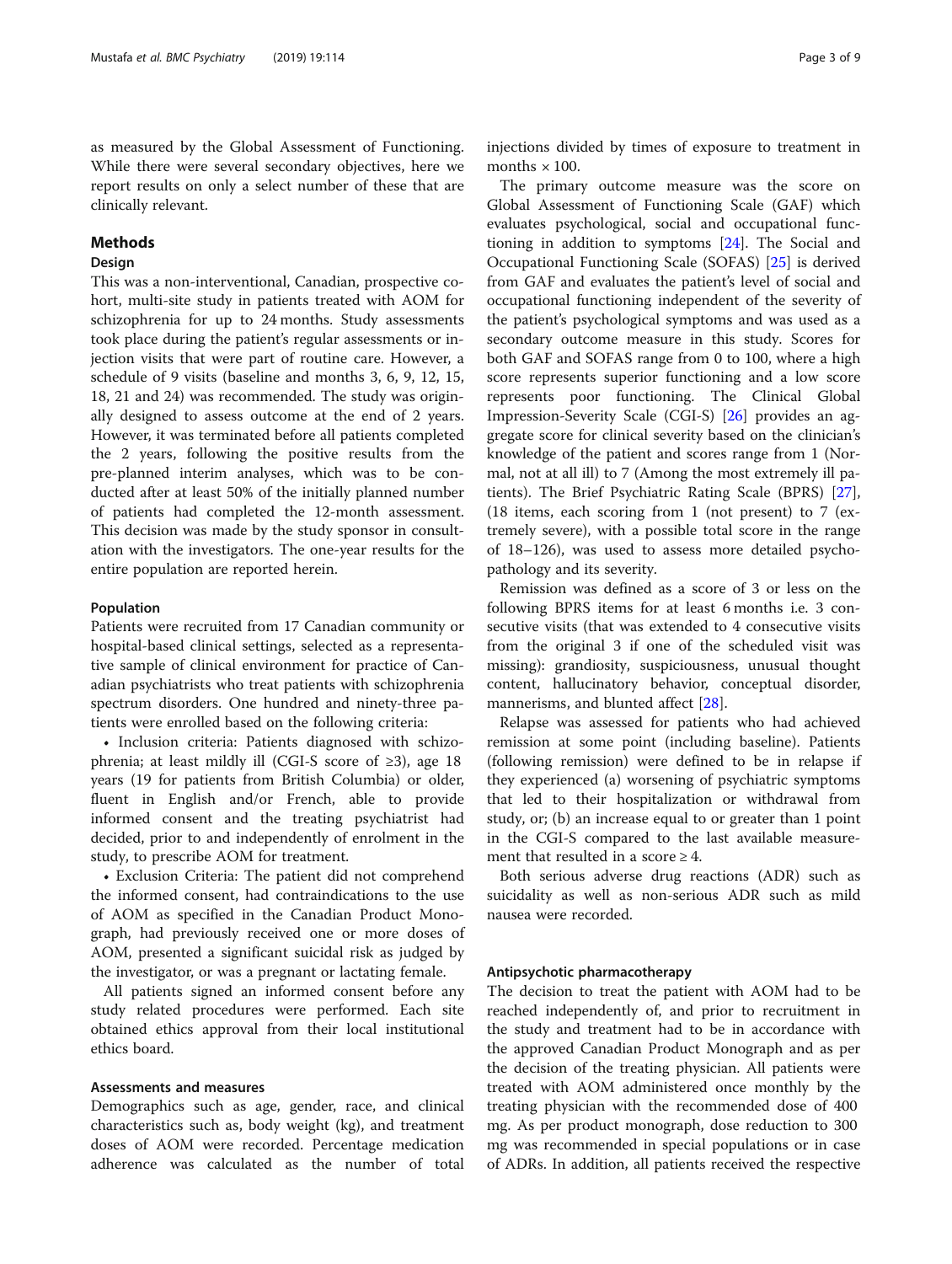model of additional care available within each clinic where they were treated.

#### Statistical analysis

Given that this is a single cohort study the sample size requirements were based on the precision of the estimate for the primary study endpoint, namely the change in GAF from baseline to 12 months, as assessed by the width of the 95% confidence interval (CI). A 95% CI width of ±10 to 20% of the point estimate was considered to provide adequate precision. In the study by Christensen et al. (2006) [\[29](#page-8-0)] the mean total GAF score increased from 39.4 to 46.2 after 180 days of treatment with oral aripiprazole. Conservatively assuming that, at 12 months of treatment, the mean change in GAF from baseline would be approximately 7.0 and a coefficient of variation of 1, the required 95% CI would be between  $\pm 0.7$  and 1.4. Assuming a width of 1.0, the minimum sample size requirement was set at 189 patients.

The primary outcome analysis population was comprised of all patients who were enrolled in the study, had received at least one dose of AOM, and had at least one follow-up assessment visit. All patients that received at least one dose of AOM were included in the safety assessments. Descriptive statistics including the mean and SD for continuous scale variables and frequency distributions for categorical scale variables, were produced for all study variables. Kaplan-Meier survival analysis was used to assess probability of remission and relapse. Linear mixed models adjusting for baseline scores were used for the primary analysis in this study (SAS, version 9.4; SAS Inc., Cary, NC, USA). For exploratory purposes, a stratified post-hoc analysis was conducted based on time since first diagnosis, namely patients with 'early- phase' psychosis ( $\leq$  5 years) and 'later-phase' psychosis (> 5 years). Between-group ('early-phase' vs. 'later-phase' psychosis) differences in outcomes were also calculated using linear mixed models. All statistical tests were 2-sided and a p-value of 0.05 or less was considered significant.

# Results

At 17 sites in Canada, 199 patients were assessed for eligibility. Of those, 169 patients met all eligibility criteria, took at least one dose of AOM, and had a baseline and at least one post-baseline assessment; this constituted the primary analysis population of this study. Forty-two patients discontinued the study prior to 12 months; details are presented in Fig. [1.](#page-4-0) Patients' demographic and clinical characteristics are shown in Table [1](#page-5-0).

One hundred and eight patients (63.9%) were classified as 'early-phase psychosis' and 59 (34.9%) as 'later-phase psychosis'. At enrolment, 2 patients could not be characterized as early or later phase due to lack of reliable information. Adherence with the prescribed treatment while patients were on treatment was high with a mean of 1.04 injections (95% CI: 1.02–1.06) administered per month, Additional file [1](#page-7-0): Table S1.

#### Primary outcome; GAF

The linear mixed model analysis showed a significant main effect of time ( $p$  value  $\lt$  0.001) after adjusting for baseline GAF score. Mean GAF scores changed from 49 at baseline to 61 at 12 months. This represents a 2-category improvement from "serious symptoms OR any serious impairment in social, occupational or school functioning" at baseline to "some mild symptoms OR some difficulty in social, occupational or school functioning, but generally functioning pretty well, has some meaningful interpersonal relationships" [\[24](#page-8-0)] at month 12. In the post-hoc analysis a trend was observed in the between subject effects for early vs late psychosis favoring early psychosis ( $p = 0.063$ ), Fig. [2](#page-6-0).

# Secondary outcomes

#### Other functional measure; SOFAS

Consistent with the GAF findings, a significant main effect of time (Type III test  $p$  value  $\langle 0.001 \rangle$  was found after adjusting for baseline SOFAS scores. Patients' mean SOFAS scores increased from 50 at baseline, which corresponds to the category "serious impairment in social, occupational or school functioning" to a mean score of 61 at 12 months, implying "some difficulty in social, occupational or school functioning, but generally functioning pretty well, has some meaningful interpersonal relationships". This represents a 2-category improvement. In the post-hoc analysis, there was no significant difference in the between subject effect of early vs late psychosis ( $p = 0.073$ ).

#### Illness severity

#### CGI-s

At baseline, patients were "moderately ill" on the CGI-S; a mean score of 4. At month 12 the score dropped by one category to 3, corresponding to mildly ill. Mixed-model ANOVA, after adjusting for baseline CGI-S score, showed this main effect of time to be significant (Type III test  $p$ value < 0.001). The improvement was significantly greater in early vs late psychosis ( $p = 0.005$ ).

#### BPRS

At baseline, patients were "moderately ill" based on BPRS scores  $(M = 39.8, SD = 11.3)$ . At month 12 the score dropped significantly to 29.4 (Type III test p value < 0.001), showing a significant main effect of time after adjusting for baseline score. There was no significant difference in the between subject effect of early vs late psychosis ( $p = 0.084$ ).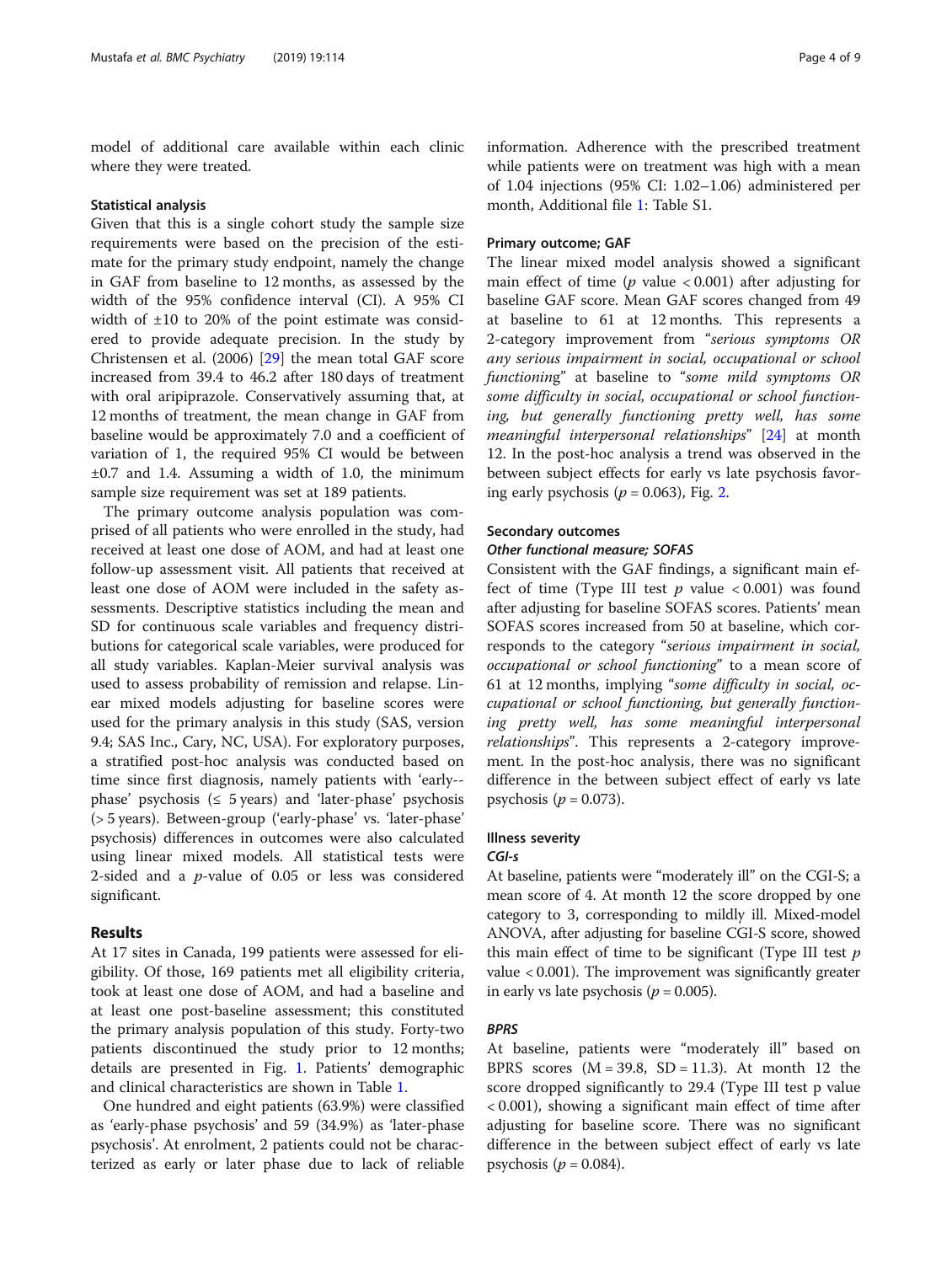<span id="page-4-0"></span>

#### Remission and relapse

Remission was calculated in two different ways, proportion of patients in remission at any time during the 12-month period including those who were in remission at the time of entry into the study and those who achieved remission only during the treatment with AOM while in the study. Based on Kaplan-Meier survival analysis the probability for being in remission at 12 months for the former was 54.3% (95%CI: 46.3–62.7%) (including patients who were in remission at baseline) and 36.7% (95%CI: 29.3–45.4%) for the latter, those who achieved remission while in the study.

The probability of relapse was calculated for those who were in remission and, therefore, the time to be at risk of relapse varied depending on when the patients went into remission. We are, therefore, reporting probability of relapse at 3, 6 and 9 months. These rates were 5.4% (95% CI: 2.3–12.6%) at 3 months, 8.9% (95% CI: 4.5–16.9%) at 6 months and 21.1% (95% CI: 13.6–31.8% at 9 months post-achieving remission.

# Adverse drug reactions

For assessment of safety indices, the sample size was 198. During the 12-month study period, a total of 137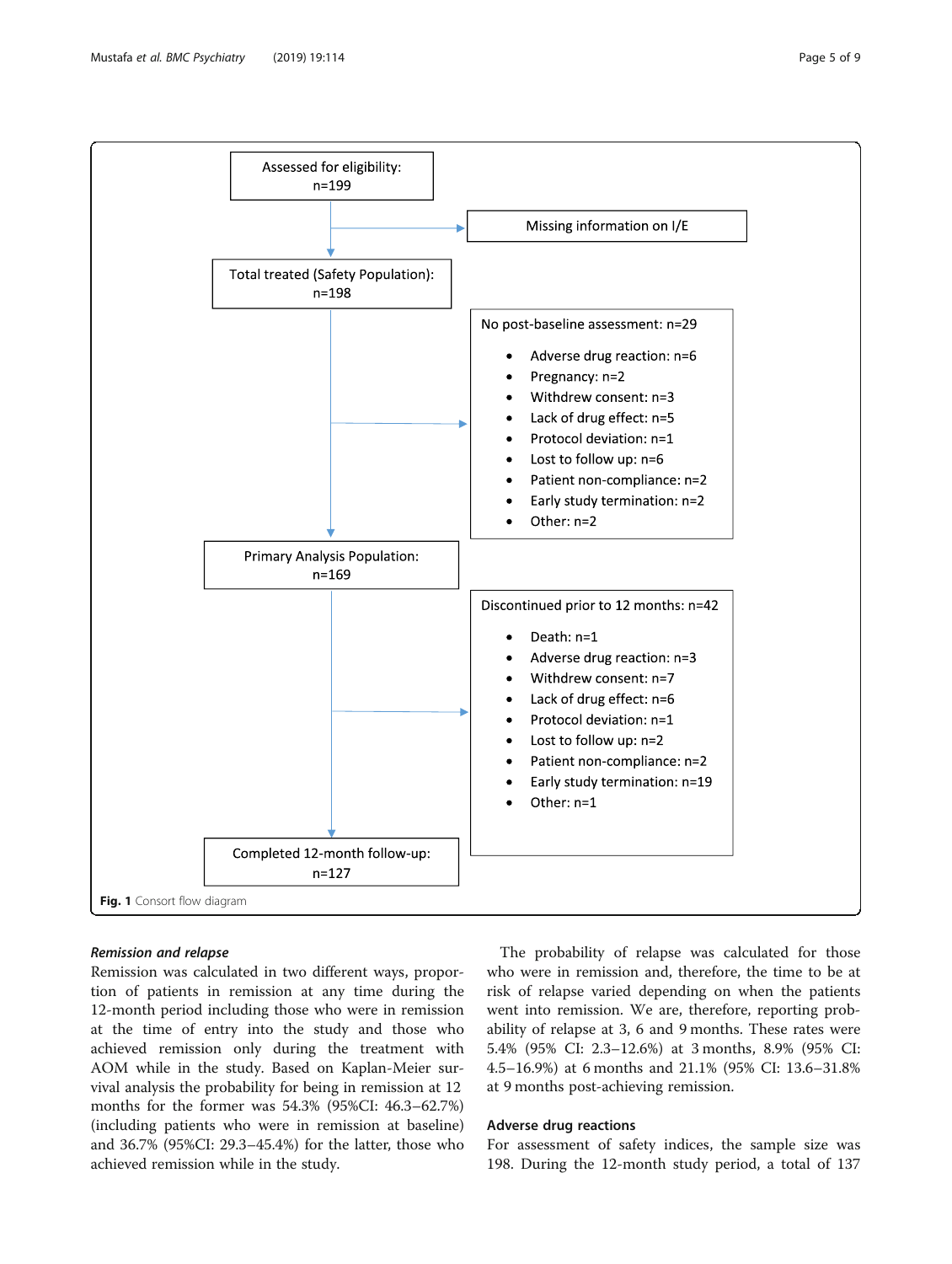<span id="page-5-0"></span>

|                                   | Total sample <sup>a</sup> ( $n = 169$ ) | Early-phase $(n = 108)$ | Later-phase $(n = 59)$ |
|-----------------------------------|-----------------------------------------|-------------------------|------------------------|
| Male gender, n (%)                | 114 (67.5%)                             | 75 (69.4%)              | 38 (64.4%)             |
| Age at consent (years), mean (SD) | 32.9 (12.2)                             | 28.0 (9.4)              | 41.6 (11.9)            |
| AOM mean dose (mg), mean (SD)     | 371.6 (50.2)                            | 371.3 (53.0)            | 371.2 (45.7)           |
| GAF score, mean (SD)              | 48.7 (12.6)                             | 49.1 (13.6)             | 48.5 (10.6)            |
| SOFAS score, mean (SD)            | 50.1(12.3)                              | 50.5 (13.0)             | 49.9 (11.0)            |
| CGI-S score, mean (SD)            | 4.0(0.8)                                | 4.0(0.9)                | 4.1(0.6)               |
| BPRS score, mean (SD)             | 39.8 (11.3)                             | 39.8 (12.7)             | 39.6(8.2)              |

<sup>a</sup>At enrollment, 2 patients could not be characterized as early or later phase

patients (69.2%) experienced a total of 366 adverse events. Of these, 45 were deemed "not related" to AOM, 53 "were possibly related", and 134 were "probably related". Following those events, AOM was either discontinued ( $n = 32$  events), dose changed ( $n = 46$ ), new concomitant medication and/or non-drug therapy given  $(n = 49)$ , concurrent concomitant medication switched  $(n = 13)$ , hospitalization prolonged  $(n = 41)$  or no action was taken ( $n = 231$ ). Serious ADRs were observed in 29 (14.6%) patients for a total of 52 events. Akathisia occurred in 18 (9.1%) patients. The average weight was 85.7 (SD = 22.1) kg at baseline and 89.2 (SD = 21.7) at one-year which was not significantly different;  $t(206) =$ − 1.189, p = 0.118. At month-12, significant (≥7%) weight gain was observed in 25.7% ( $n = 27/105$ ) of patients with no difference between groups; early psychosis: 27.1%  $(n = 19/70)$  and late psychosis: 22.9%  $(n = 8/35)$ . Due to the naturalistic nature of the study, in the absence of protocol requirement, weight was not systematically measured for all patients at all time points. Therefore, weight data are missing for some patients.

# **Discussion**

ReLiAM is the first naturalistic, non-interventional Canadian long-term study to be reported for patients with schizophrenia treated with AOM under real-life and regular clinical service conditions.

The study demonstrated that treatment with AOM resulted in significant improvements, over a one-year period, in both functioning and symptoms in patients with schizophrenia. GAF was selected as the primary endpoint to capture an overall assessment of patient functioning in a single score that reflects psychiatric symptoms, and to a lesser extent social functioning. For assessing global functional outcome without the impact of symptoms, we had chosen the SOFAS as a secondary outcome. Both outcome measures of functioning showed a progress from serious to mild impairment. Severity of illness was significantly reduced from moderate to mild as detected by both CGI-S and BPRS and also indicated by relatively high rates of remission of both positive and negative symptoms. These favourable clinical outcomes during the 12-month study were observed despite the fact that at the time of recruitment, patients were relatively stable, although only a small proportion were in full remission. This is in line with recently published studies showing AOM to be efficacious across the spectrum of schizophrenia symptoms [[30\]](#page-8-0) and also observed in studies conducted with other atypical antipsychotics [[31\]](#page-8-0). This could also be related to the fact that LAI medication assures adherence as long as the patient is receiving the injection.

Patients recruited in the present study had received a diagnosis of schizophrenia. While ReLiAM was not designed to evaluate differential outcomes in patients in the early (five or less years since diagnosis) vs late phase illness (more than 5 years since diagnosis), we conducted a post-hoc examination of this question. Our results suggest that there were no significant differences observed in the impact on functional outcome between the two groups, although there was a trend towards greater benefit for early phase patients. Only the overall assessment of clinical severity, as assessed by CGI, showed a significant difference between the two groups with greater improvement seen in the early phase patients. The lack of difference between early vs late phase patients in functional outcome may appear inconsistent with previous studies of AOM showing numerically greater symptom and functioning improvements in younger patients [[21\]](#page-8-0). However, the latter report was based on a study with a very different design (RCT comparing AOM with paliperidone palmitate LAI), using different measures of outcome (Quality of Life Scale in the QUALIFY study vs GAF and SOFAS in the current study) and most importantly, a different definition of "early" and "late" phase psychosis. In the QUALIFY study the post-hoc analysis based on age used a cut-off of 35 while in the present study we used a cut-off of 5 years since diagnosis. The former provides, at best, an indication that younger patients may have responded better and it is implied that they would be in an earlier phase of the illness. However, many patients who were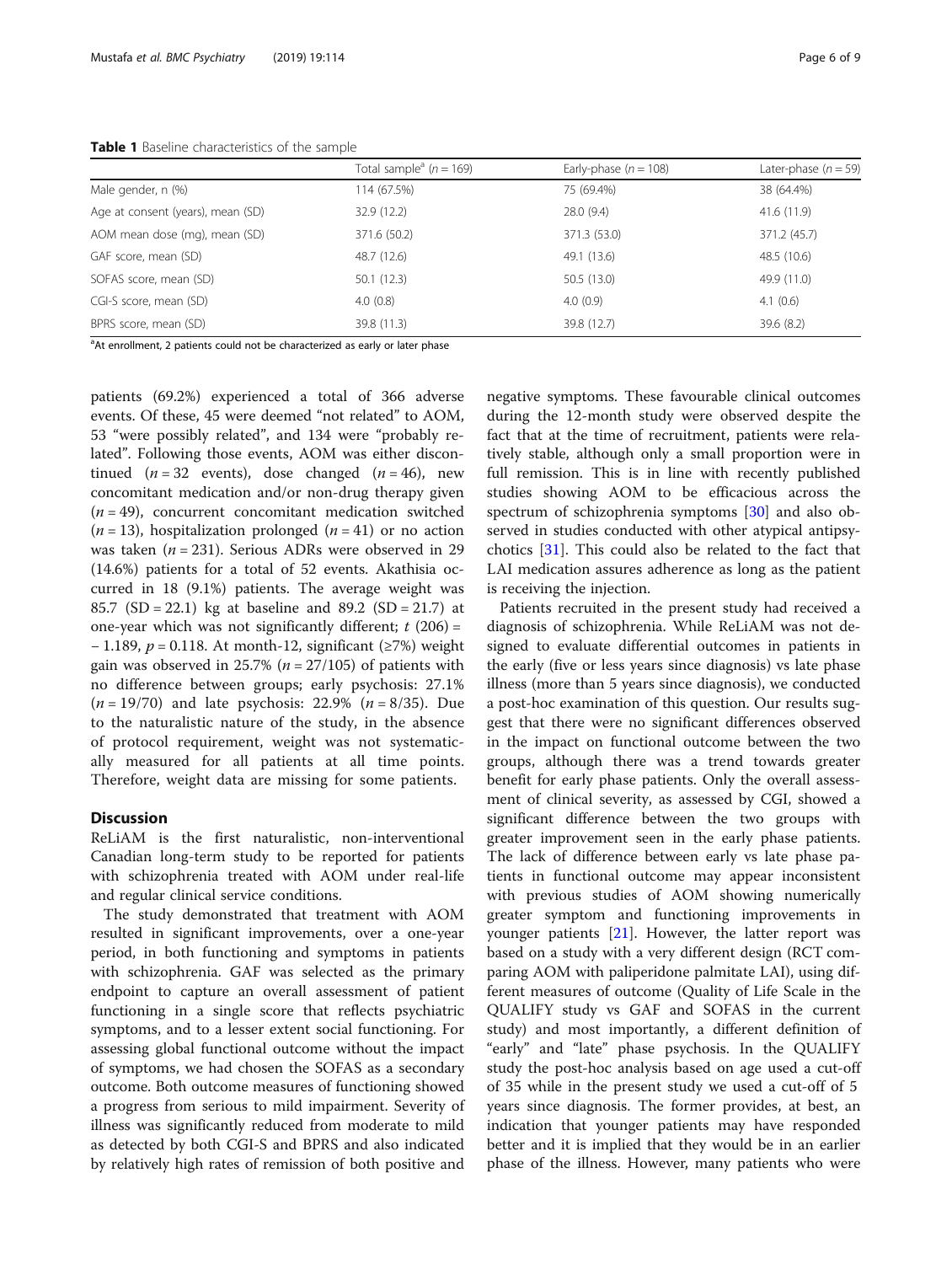<span id="page-6-0"></span>

35 years old or younger would have been much past 10 years since diagnosis given that the mean age of onset of psychosis is around 22 and 25 years for men and women, respectively [\[32,](#page-8-0) [33\]](#page-8-0). In our study, the classification is more closely aligned to definition of early phase, often referred to as 'critical phase' of the first 5 years [\[34\]](#page-8-0) and does not rely on age as the means for classification.

In the present study, the better outcome reported on CGI in early-phase patients is not matched by the other measure of symptom severity, i.e., BPRS total scores. This may imply some bias in the clinicians' rating of overall severity for their own patients in the early phase, who they expect to show better response, especially in the absence of a control.

While mean overall increase in body weight by the end of the one-year of this study was not statistically significant, one quarter of patients did show clinically significant  $(\geq 7\%)$  weight gain. However, this proportion of patients with significant weight gain was not different between the stages of psychosis; early vs late. This proportion is lower than that reported in a recent study [[35\]](#page-8-0) where oral aripiprazole was associated with a higher proportion of first-episode psychosis patients showing clinically significant weight gain. This difference could be explained by differences in patient characteristics, with the latter study sample comprised of patients with first episode psychosis with little or no previous exposure to antipsychotic medications. Such young patients are known to be particularly vulnerable to weight gain with the use of most psychotropic medications [[36\]](#page-8-0). Further, the current study used LAI aripiprazole while the Malla et al. (2016) study used oral aripiprazole. It is not clear whether there are any significant differences between oral and long acting preparations of aripiprazole in relation to weight gain.

### Limitations

Although this study was designed as a demonstration of effectiveness of AOM in regular clinical settings, the limitations of this design cannot be overlooked. These biases include issues related to sampling of sites as well as patients within each site, lack of consideration of variation in other treatments, variation in external environment etc. Clinics were included not based on a random sampling but more through invitation to clinics known to be involved in treatment of psychosis, including early intervention services. Within each clinical setting patients were first prescribed AOM by the treating psychiatrist before being enrolled in the study. Clinician's initial choice may have included some implicit or explicit bias in selecting certain types of patients who the clinician believed to likely benefit from a LAI. This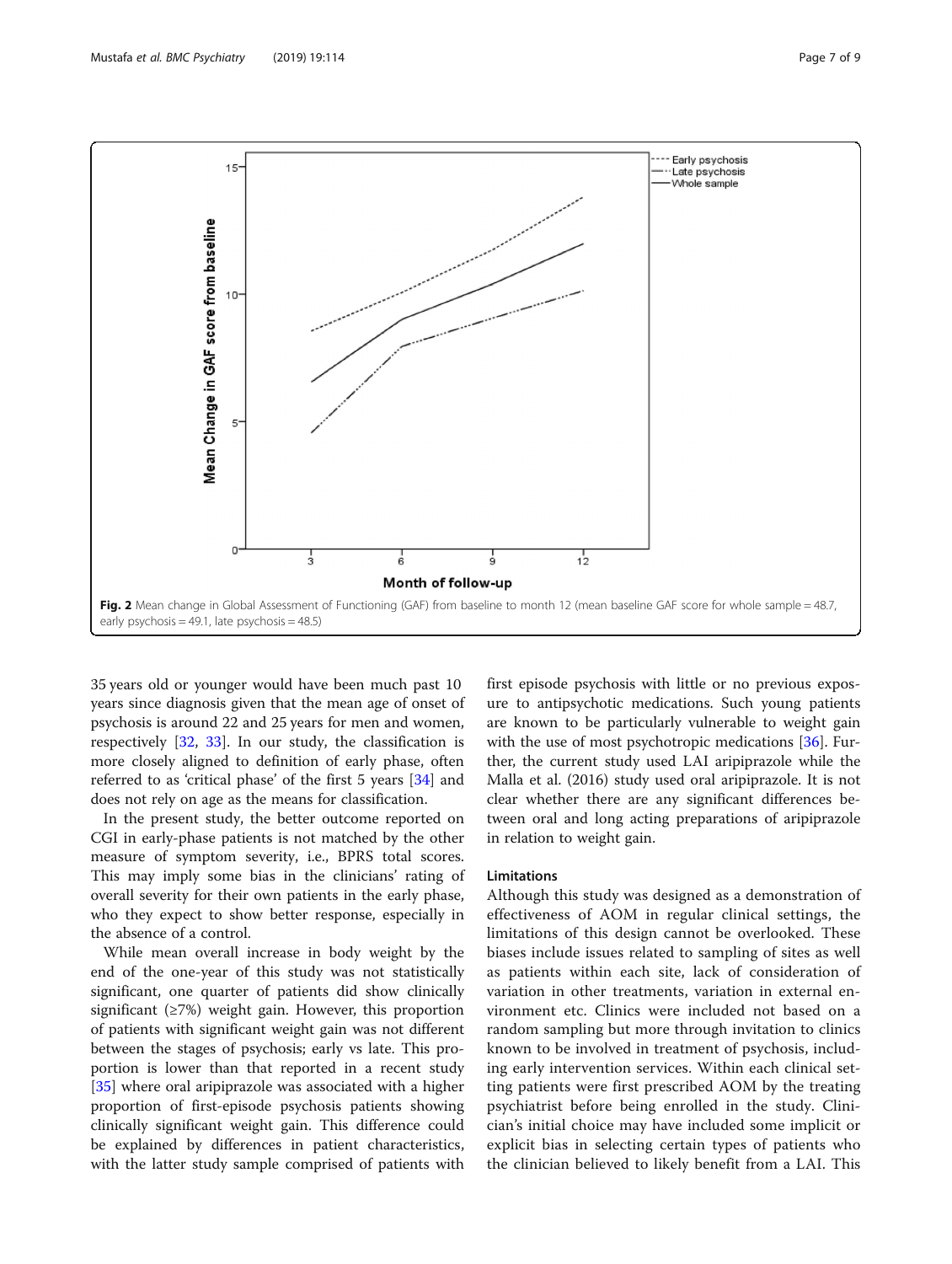<span id="page-7-0"></span>is, however, likely to have selected patients who were non-adherent and not necessarily those with an inherently better outcome. Most patients receive some other interventions as part of their treatment although there is a large variation in the quantity and quality of the interventions provided. These other interventions are mostly psychosocial treatments such as, cognitive behavioural therapy (CBT), family intervention, case management etc. All of these interventions are known to positively influence outcome by either reducing residual symptoms (in the case of CBT), reducing risk of relapse (for family intervention), greater retention in and higher adherence to treatment and improving general outcomes (early intervention in psychosis) [[37](#page-8-0)]. The treatment environments also show a large variation with early psychosis patients likely to be treated in better-resourced early intervention services. All of these are likely to influence outcome. Although the study was designed not to include a control condition, the outcome could be seen as a natural course of the illness. This, however, is very unlikely as the natural course of the illness is predominantly one of recurrences and low rates of remission if not treated. It is reasonable to assume that the outcomes are likely to have been influenced by consistent availability of anti-psychotic medication through the LAI, assuring adherence and, thereby, facilitating remission and reducing the risk of relapse. In fact, the risk of relapse of around 21% is similar to that reported for a highly intensive early intervention service with high rates of adherence to medication [\[38](#page-8-0)].

# Conclusion

Our results show that AOM is an effective treatment in all phases of schizophrenia, is fairly well tolerated and is associated with improvement in both clinical indices as well as global functional outcome. The efficacy of the drug having already been established, this study demonstrated effectiveness of this LAI for schizophrenia patients treated in regular community and hospital out-patient clinical settings. While LAIs do not treat non-adherence, their use does ensure better monitoring as demonstrated by high adherence to receiving the LAI. Regarding tolerability, a small proportion of patients (9%) experienced akathisia whereas 26% gained clinically significant weight. These results are encouraging and should inform and influence practice patterns of clinicians treating patients with schizophrenia in all phases. Such naturalistic study overcomes the limitations of RCTs, which often recruit patients limited to strict inclusion and exclusion criteria, who do not represent the typical heterogeneous patient population treated in the real-life setting.

# Additional file

[Additional file 1:](https://doi.org/10.1186/s12888-019-2103-x) Table S1. Adherence rate to AOM from first to last injection. (DOCX 14 kb)

#### Abbreviations

ADR: adverse drug reactions; AOM: Aripiprazole once-monthly; BPRS: The Brief Psychiatric Rating Scale; CGI-S: Clinical Global Impression — Severity; GAF: Global Assessment of Functioning Scale; LAI: Long acting injectable; QUALIFY: QUAlity of LIfe with AbiliFY Maintena; RCT: Randomized controlled trial; ReLiAM: Real-Life Assessment of Abilify Maintena; SGA: Second generation antipsychotic; SOFAS: The Social and Occupational Functioning Scale

#### Acknowledgments

We would like to thank Dr. Oloruntoba Oluboka and Dr. Ofer Agid who provided consultation and advice on the design of the study. We would also like to thank the following principal investigators at the participating sites: Dr. Ranjith Chandrasena, Dr. Leandro Cortese, Dr. Howard Margolese, Dr. Lois Ligate, Dr. Marc André Roy, Dr. Heather Milliken, Dr. Alexander McIntyre, Dr. Jean-Pierre Melun, Dr. Rebecca Carriere, Dr. Adekunle Garba Ahmed, Dr. Thomas Raedler, Dr. Rajendra Harricharan, Dr. Roumen Milev, Dr. Ridha Joober, Dr. Sunny Johnson, Dr. Soma Ganesan, and Dr. Jean-François de La Sablonnière.

#### Funding

This study was funded by Lundbeck Canada Inc. and Otsuka Canada Pharmaceutical Inc. Lundbeck and Otsuka Canada participated in the design of the study in consultation with A.M. (senior author). Data collection was coordinated by JSS and collected by individual clinician investigators at the respective sites.

#### Availability of data and materials

Data for the present work can not be shared for reasons of patients' confidentiality. For ethical reasons, to ensure the privacy of the patient-level data utilized in the current study, and for reasons related to data ownership by the sponsor, data cannot be made available. However, data could be made available upon request for the purpose of conducting meta-analytic review in future.

#### Authors' contributions

SM contributed to the interpretation of data, wrote the initial draft of the manuscript and integrated subsequent co-authors revisions. AM supervised data analysis and interpretation and the multiple revisions of the manuscript. ER analyzed the data and contributed to data interpretation and revisions of the manuscript. JB, MM, GC and JP contributed to the interpretation of data provided thorough revisions to the manuscript at all stages. All authors approved the final manuscript.

#### Ethics approval and consent to participate

All patients signed an informed consent before any study related procedures were performed. Central Ethics approval was obtained from IRB Services, Aurora, Ontario, Canada. In addition, approval from local institutional ethics boards (University of Windsor, McGill University Health Centre, Institut Universitaire en Santé Mentale de Québec, Capital Health, Ottawa Health Science Network, Royal Ottawa Health Care Group, University of Calgary, Western University, Queen's University, Douglas Mental Health University Institute, University of British Columbia) was obtained as required.

#### Consent for publication

Not applicable.

#### Competing interests

Dr. Malla is personally supported by Canada Research Chairs program. He was not involved in patient recruitment or in clinical care of the patients who participated in this study. In addition, to research funding from peer reviewed granting agencies, he reports research funding for an investigatorinitiated project (2011–2014), unrelated to the present study report, from BMS Canada; honoraria for lectures delivered at conferences and for consultations on research sponsored by Otsuka and Lundbeck, Canada and Global and